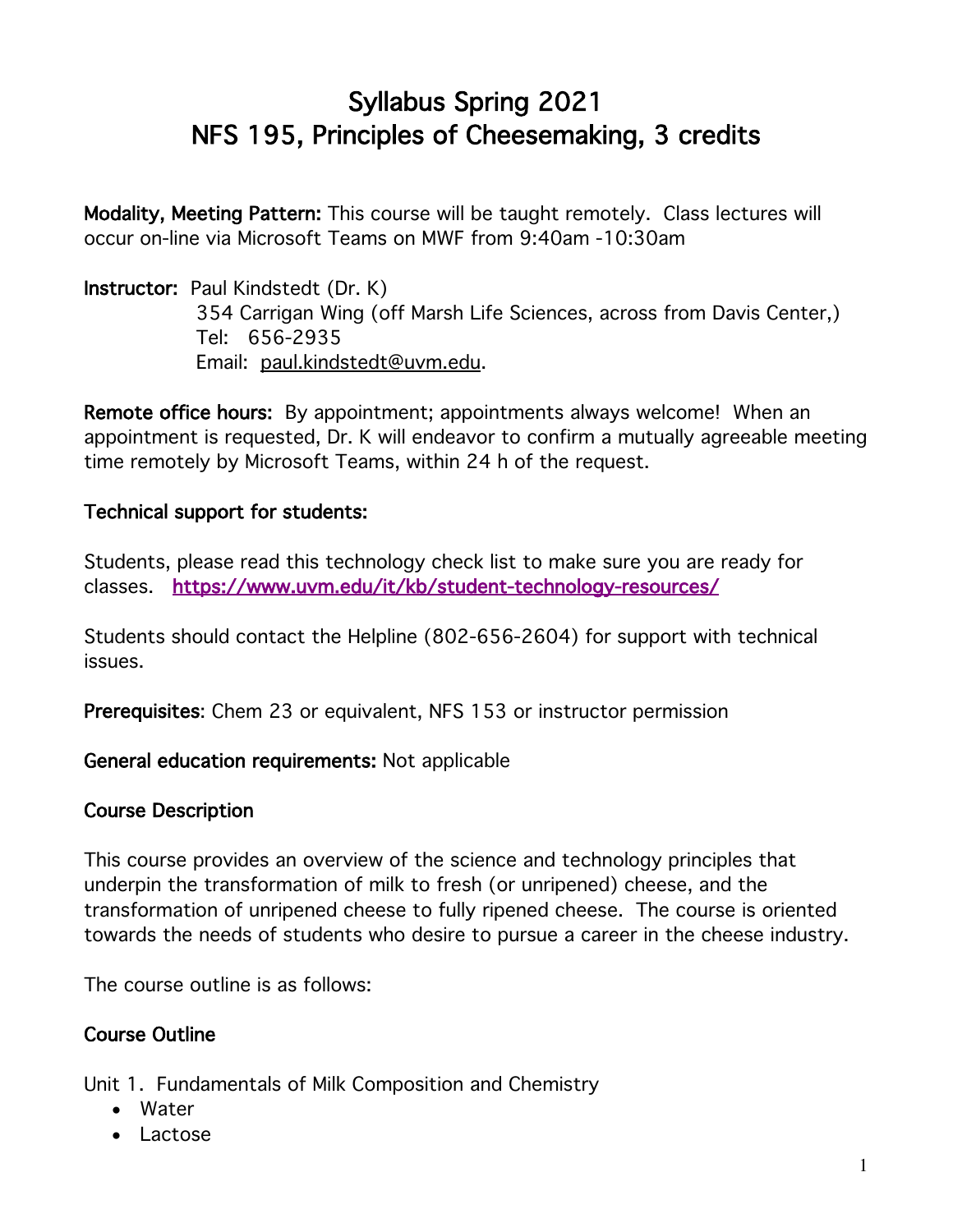- Fat
- Protein
- Minerals/Salts
- Variation in milk composition
- Selective concentration of milk components into cheese

Unit 2. Essential principles and practices of cheesemaking and ripening: Rennet, Acid, Acid-Rennet, and Acid-Heat coagulated cheeses

Unit 2A. The principles of cheesemaking (emphasis on rennet coagulation)

- Coagulation
- The 4 major cheese families
- Rennet coagulation
- The 3 essential determinants of cheese ripening: moisture, acidity and salt content
- The 3 essential manufacturing conditions: time, temperature and acidity
- Acidity theory and measurement
- Defining a target acidity schedule

Unit 2B. The practices of cheesemaking

- The 8 steps of rennet coagulated cheesemaking
- Acid coagulation; acid-rennet coagulation; acid-heat coagulation

Unit 3. Definition and Classification of Cheeses

• USFDA Standards of Identity

Unit 4. Starter and Secondary Cultures

- Functions of the starter culture
- Classification of starter culture bacteria
- Starter culture forms and propagation
- Types and functions of secondary cultures

Unit 5. Starter Culture Inconsistency and Failure

- Factors involving the culture
- Factors involving milk chemistry
- Factors involving agents introduced into the milk
- Factors involving the cheesemaking process

Unit 6. Rennet, Coagulants and Coagulation/Curdling

- Sources of rennet enzymes and coagulant enzymes
- Mechanism of rennet coagulation, in-depth
- Factors that affect rennet coagulation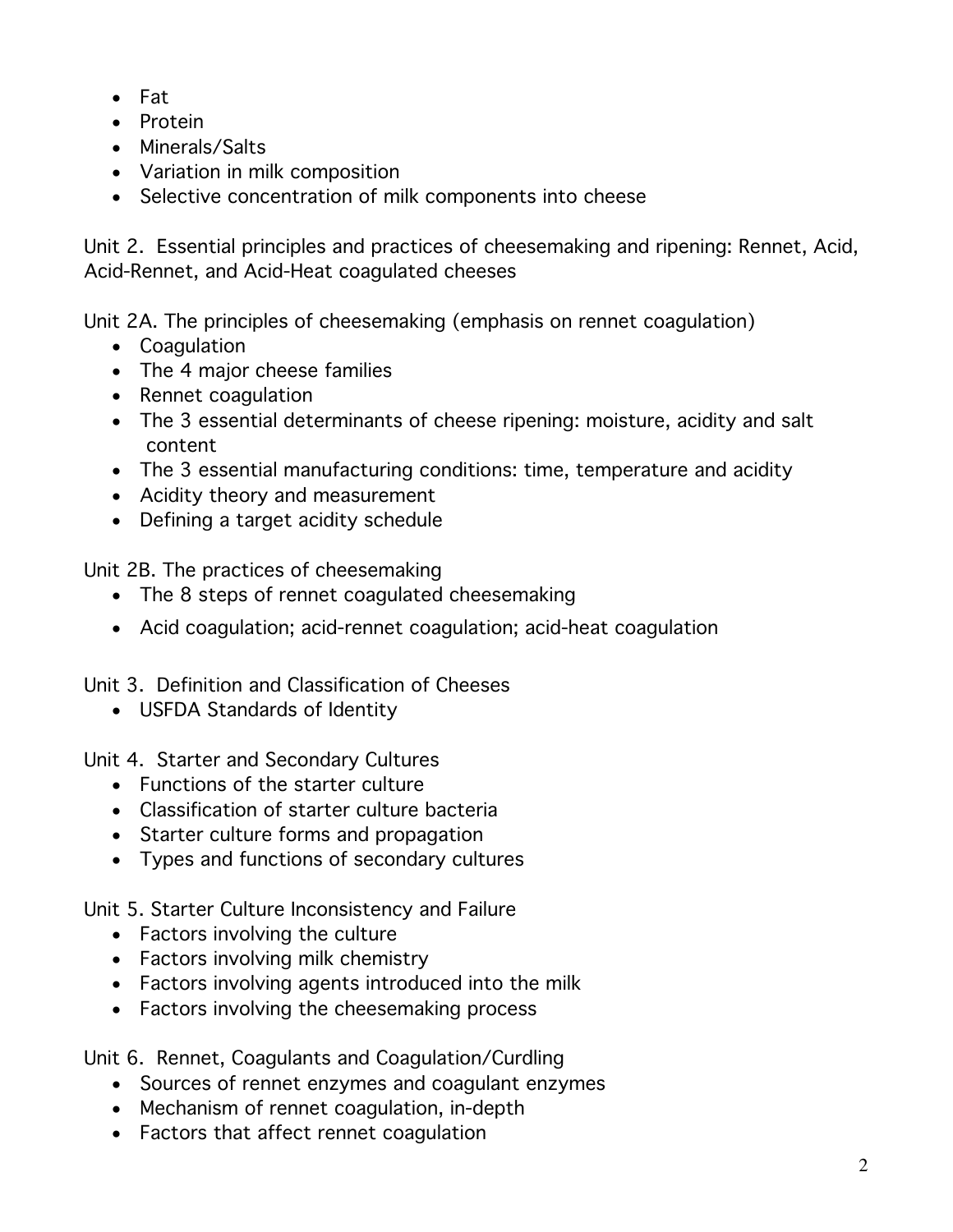Unit 7. Principles of Cheese Ripening (common to all rennet coagulated cheeses)

- Glycolysis, Lipolysis and Proteolysis
- The role of cheese chemical environment
- The effect of milk composition on cheese chemical environment
- The role of cheese physical environment and handling

Unit 8. Putting it all Together: Cheddar cheese in-depth

Unit 9. Putting it all Together: Selected cheese Variety in-depth

## Course Learning Objectives:

After completing this course, the student will be able to:

- 1. Describe the chemistry and characteristics of milk that are essential to its transformation to cheese.
- 2. Explain the basic principles, practices and equipment used to transform milk to cheese.
- 3. Describe the U.S. definitions for cheeses and system of classification.
- 4. Explain the chemical, biochemical and microbiological changes that transform green (fresh) cheese to a finished ripened state.
- 5. Describe the range of commercially available ingredients, especially cultures and enzymes, and their applications in cheesemaking.
- 6. Describe the factors during cheesemaking which influence quality and safety.
- 7. Explain how systematic variations of the basic cheesemaking principles and practices allow selected cheese varieties to be produced.

## Modality description:

This course will be taught remotely. Lectures will occur online on MWF from 9:40am - 10:30am via Microsoft Teams. Announcements and updates concerning the course will be communicated through Blackboard using the Blackboard Announcement tool on the NFS 195 course home page. Text lectures and powerpoint slides for each class will be available through the NFS 195 Blackboard home page under the Course Materials tab. Most of the material covered in class will be presented in the text lectures and powerpoint slides. However, students will need to attend classes to receive the full course material.

## Required Course Materials: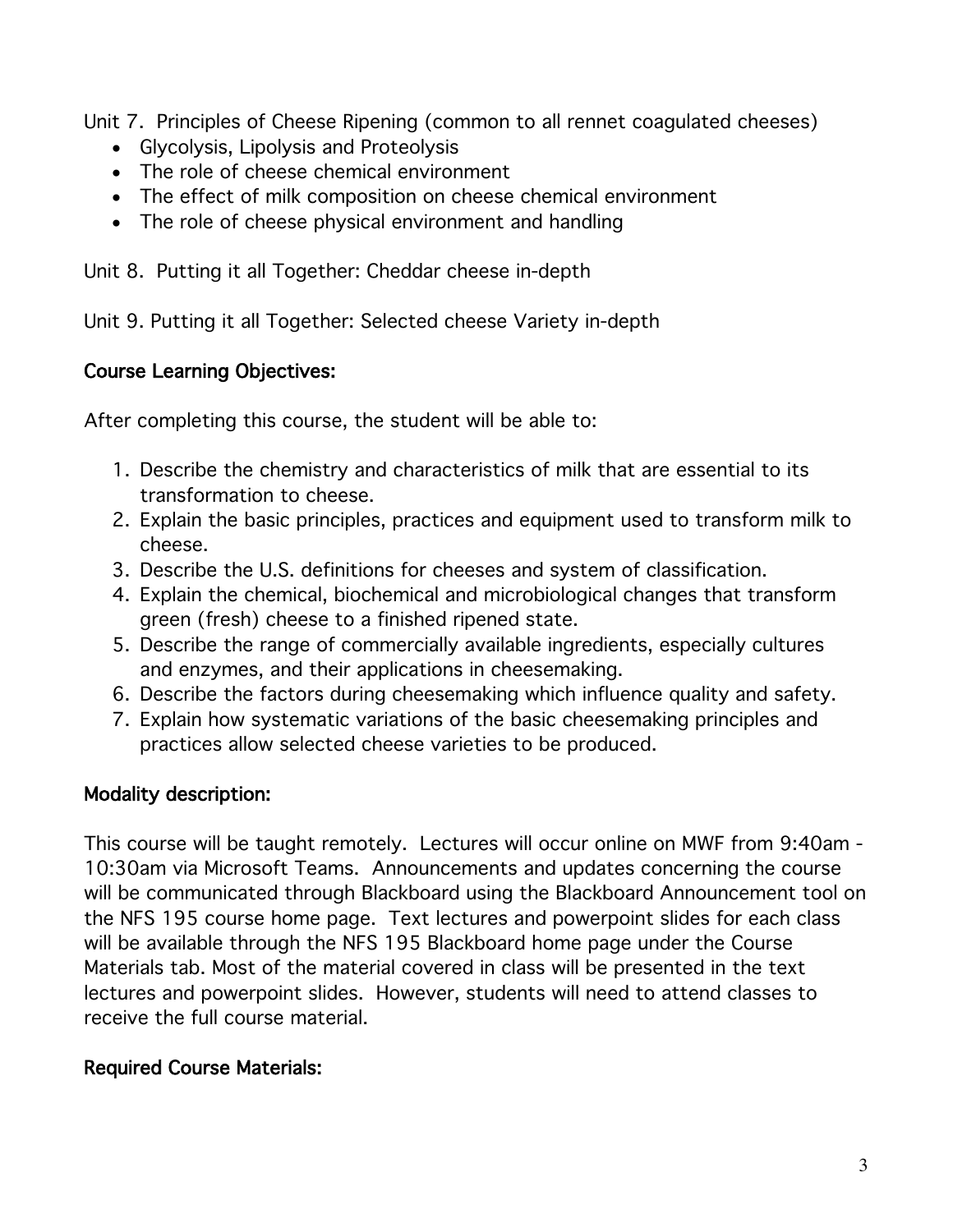- Powerpoint lecture slides of each class (available on-line to registered students at the Blackboard (http://bb.uvm.edu) site for NFS 195 Principles of Cheesemaking)
- Text lectures of each class that coincide with the powerpoint lecture slides (available on-line to registered students at the Blackboard (http://bb.uvm.edu) site for NFS 195 Principles of Cheesemaking)
- Readings: The following readings will be available on-line at the links indicated:

Kindstedt, P.S. 2013. The Basics of Cheesemaking. Chapter 2 in Cheese and Microbes, C.W. Donnelly, ed., American Society for Microbiology, Washington, DC. www.innocua.net/web/download-2293/cm-0002-12.pdf

Johnson, M.E. 2013. Mesophilic and thermophilic cultures used in traditional cheesemaking. Chapter 4 in Cheese and Microbes, C.W. Donnelly, ed., American Society for Microbiology, Washington, DC. www.innocua.net/web/download-2290/cm-0004-12.pdf

#### Required platforms and software:

This course will use Blackboard extensively. Announcements and updates concerning the course will be communicated through Blackboard using the Blackboard Announcement tool on the NFS 195 course home page. Text lectures and powerpoint slides for each class will be available through the NFS 195 Blackboard home page under the Course Materials tab.

This course will also use Microsoft Teams extensively. Class lectures will occur online on MWF from 9:40am -10:30am via Microsoft Teams.

Attendance Policy: Students are expected to attend all regularly scheduled remote lectures and enter the meeting on time (i.e., by 9:40am, the start of the class). Text lectures and Powerpoint slides for each class will be available through the NFS 195 Blackboard site. The slides and text lectures will cover almost all of the material presented in class. However, students will need to attend classes to receive the full course material. If you need to miss multiple classes because of illness, or if you need to isolate or quarantine, please contact Dr. K by email as soon as you are able. Dr. K will then consult with the Student Services Office of your College. Your safety is our highest priority, and we will work together to develop an appropriate plan to move forward. Further details about the UVM attendance policy can be found at: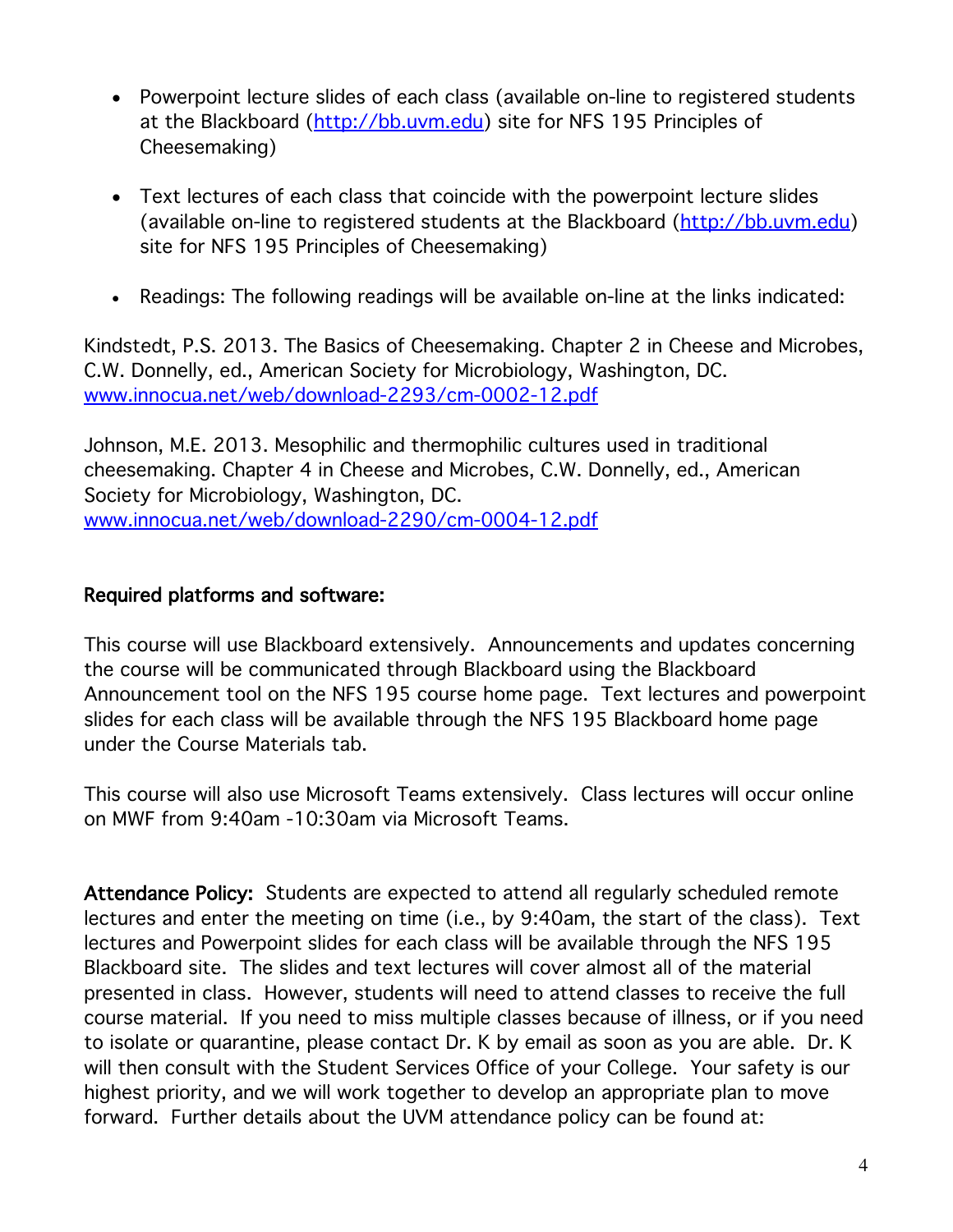## Grading Criteria/Policies:

A student's course grade will be calculated as follows:

There will be 10 open-book take home essay-type quizzes during the semester, one for each of the Unit sections that the course will cover. Each quiz will be worth 10 points towards the final course total of 100 points that will determine the course grade. Therefore, each quiz will contribute equally to the course grade. However, please note that the length of the 10 Units vary. Some Units may require only 2 or 3 classes to complete, others may require up to 4 or 5 classes to complete. Regardless of the length of the Unit, each Unit quiz will consist of 1 question that will require an essay-type response. Each Unit quiz will cover material included in the Powerpoint lecture notes, the class text lectures, and the remote class presentations via TEAMS for that particular Unit. The quizzes will not be explicitly cumulative; they will only cover the material for that particular Unit. However, material presented in later Units may build upon information presented in earlier Units, therefore, there may be some overlap of information from a previous Unit that is relevant to the quiz response for a later Unit. There will be no final exam. The sole basis for the course grade will be the 10 quizzes.

Students who wish to know their current grade-to-date during the semester are encouraged to keep a record of the points that they receive on their quizzes, from which they can calculate their grade-to-date at any time by a very simple calculation:

(Total number of points received on quizzes to date  $\div$  total number of points possible to date)  $x$  100% = current grade to date

Course grade will be determined by the total earned out of 100 points possible. Point totals will be calculated to 1 decimal place.

Examples: A- = 90.0 to 93.2; A = 93.3 to 96.6; A+ = 96.7 to 100  $B = 80.0$  to 83.2;  $B = 83.3$  to 86.6;  $B = 86.7$  to 89.9  $C = 70.0$  to  $73.2$ ;  $C = 73.3$  to  $76.6$ ;  $C = 76.7$  to  $79.9$  $D = 60.0$  to 63.2;  $D = 63.3$  to 66.6;  $D + 66.7$  to 69.9  $F =$  less than 60.0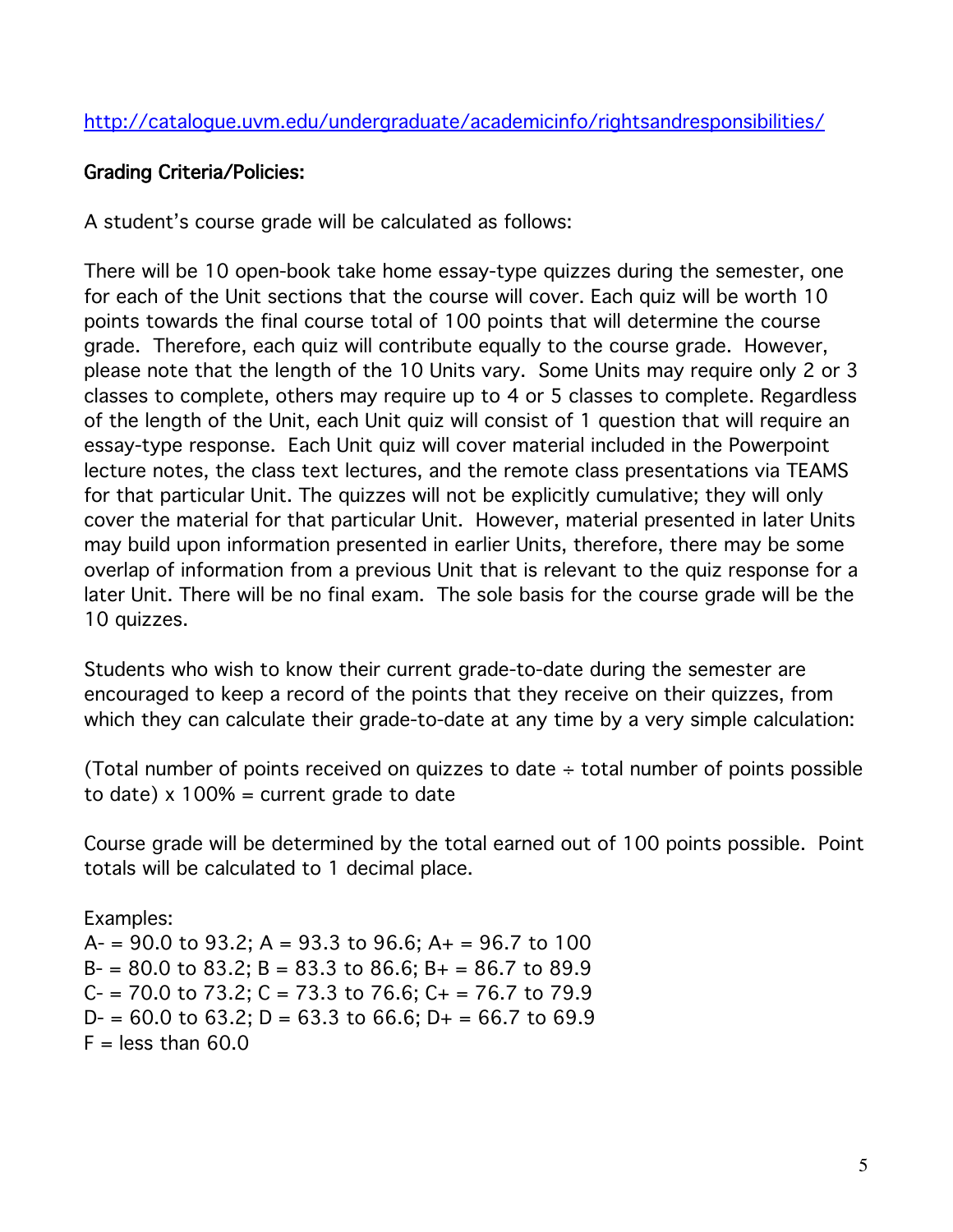Students who speak English as a second language and who have concerns about the course requirements and grading are encouraged to meet with Dr. K to discuss their concerns.

## Assessments (Graded Work):

The course is divided into 9 Units, with Unit 2 divided into 2 sections (A and B). An open book take home quiz will be scheduled upon completion of each Unit section (10 quizzes total). Students will have 1 week to complete each quiz. Students must hand in their completed quiz by the stated due date, except in cases of illness, a family tragedy, or similar extenuating circumstances beyond the reasonable control of the student. If this applies to you, please inform the Office for Student Services of your College concerning your circumstances and have the Office for Student Services contact Dr. K to discuss the matter and consider an appropriate accommodation.

The final  $(10<sup>th</sup>)$  quiz will be due on the date and time of the final exam assigned by the Registrar. No exceptions will be made except for circumstances beyond the reasonable control of the student (e.g., illness, family tragedy) that are verified by the Office for Student Services of your College.

Midterm warnings will be sent out to any student whose cumulative grade near the middle of the term is C- or lower. If a student wishes to contest their course grade, they may do so by following the University policy, described at: http://www.uvm.edu/policies/student/gradeappeals.pdf

# Extra Credit Assignments:

Extra credit assignments to improve course grades are not offered, either during the semester or after the final course grade has been determined.

# Course Evaluation:

All students are expected to complete an evaluation of the course at its conclusion. The evaluations will be anonymous and confidential, and that the information gained, including constructive criticisms, will be used to improve the course.

# COVID 19 Policy:

The University of Vermont reserves the right to make changes in the course offerings, mode of delivery, degree requirements, charges, regulations, and procedures contained herein as educational, financial, and health, safety, and welfare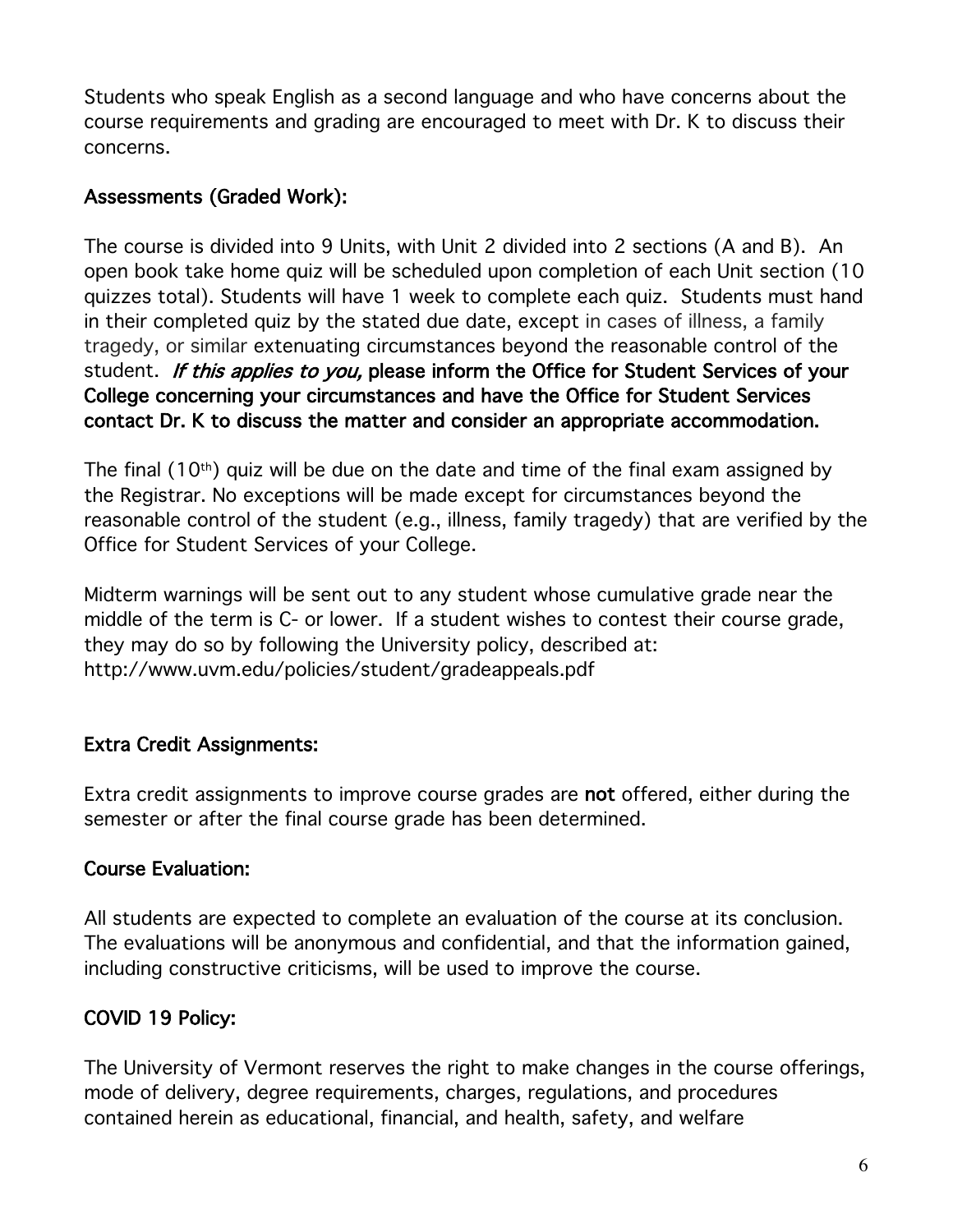considerations require, or as necessary to be compliant with governmental, accreditation, or public health directives. Additional information on UVM policy is available in the University Catalogue:

## http://catalogue.uvm.edu/

# Intellectual Property Statement/Prohibition on Sharing Academic Materials:

Students are prohibited from publicly sharing or selling academic materials that they did not author (for example: class syllabus, outlines or class presentations authored by the professor, practice questions, text from the textbook or other copyrighted class materials, etc.); and students are prohibited from sharing assessments (for example homework or a take-home examination). Violations will be handled under UVM's Intellectual Property policy and Code of Academic Integrity.

# Tips for Success:

Resources for students on remote/online learning:

- Checklist for success in https://learn.uvm.edu/about/support-forstudents/checklist-online-credit-courses/
- Academic support for online courses: https://www.uvm.edu/academicsuccess/online-learning-student-resourcesremote-instruction
- 30-minute webinar on online learning success (Mar 2020): https://www.youtube.com/watch?v=Xp\_MYsqQyvE

Other Helpful resources: Undergraduate/Graduate Writing Center, Supplemental Instruction, Learning Co-op tutors

## Student Learning Accommodations:

In keeping with University policy, any student with a documented disability interested in utilizing ADA accommodations should contact Student Accessibility Services (SAS), the office of Disability Services on campus for students. SAS works with students and faculty in an interactive process to explore reasonable and appropriate accommodations, which are communicated to faculty in an accommodation letter. All students are strongly recommended to discuss with their faculty the accommodations they plan to use in each course. Faculty who receive Letters of Accommodation with Disability Related Flexible accommodations will need to fill out the Disability Related Flexibility Agreement. Any questions from faculty or students on the agreement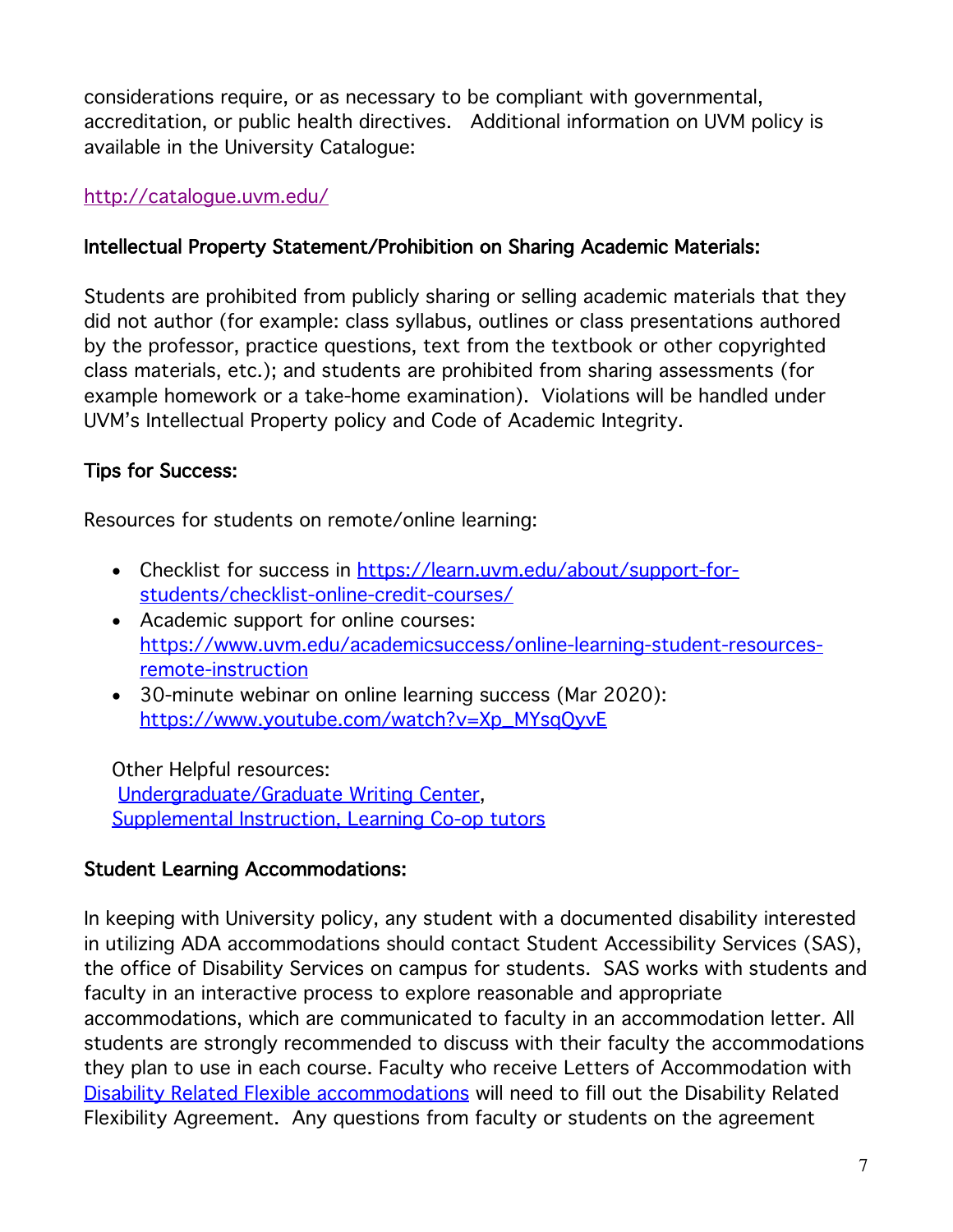should be directed to the SAS specialist who is indicated on the letter.

Contact SAS: A170 Living/Learning Center; 802-656-7753 access@uvm.edu www.uvm.edu/access

## Religious Holidays:

Students have the right to practice the religion of their choice. If you need to miss class to observe a religious holiday, please submit the dates of your absence to me in writing by the end of the second full week of classes. You will be permitted to make up work within a mutually agreed-upon time.

https://www.uvm.edu/registrar/religious-holidays

## Academic Integrity:

The policy addresses plagiarism, fabrication, collusion, and cheating. https://www.uvm.edu/policies/student/acadintegrity.pdf

#### Grade Appeals:

If you would like to contest a grade, please follow the procedures outlined in this policy:

https://www.uvm.edu/policies/student/gradeappeals.pdf

#### Grading:

For information on grading and GPA calculation, go to https://www.uvm.edu/registrar/grades

#### Code of Student Conduct:

http://www.uvm.edu/policies/student/studentcode.pdf

#### FERPA Rights Disclosure:

The purpose of this policy is to communicate the rights of students regarding access to, and privacy of their student educational records as provided for in the Family Educational Rights and Privacy Act (FERPA) of 1974.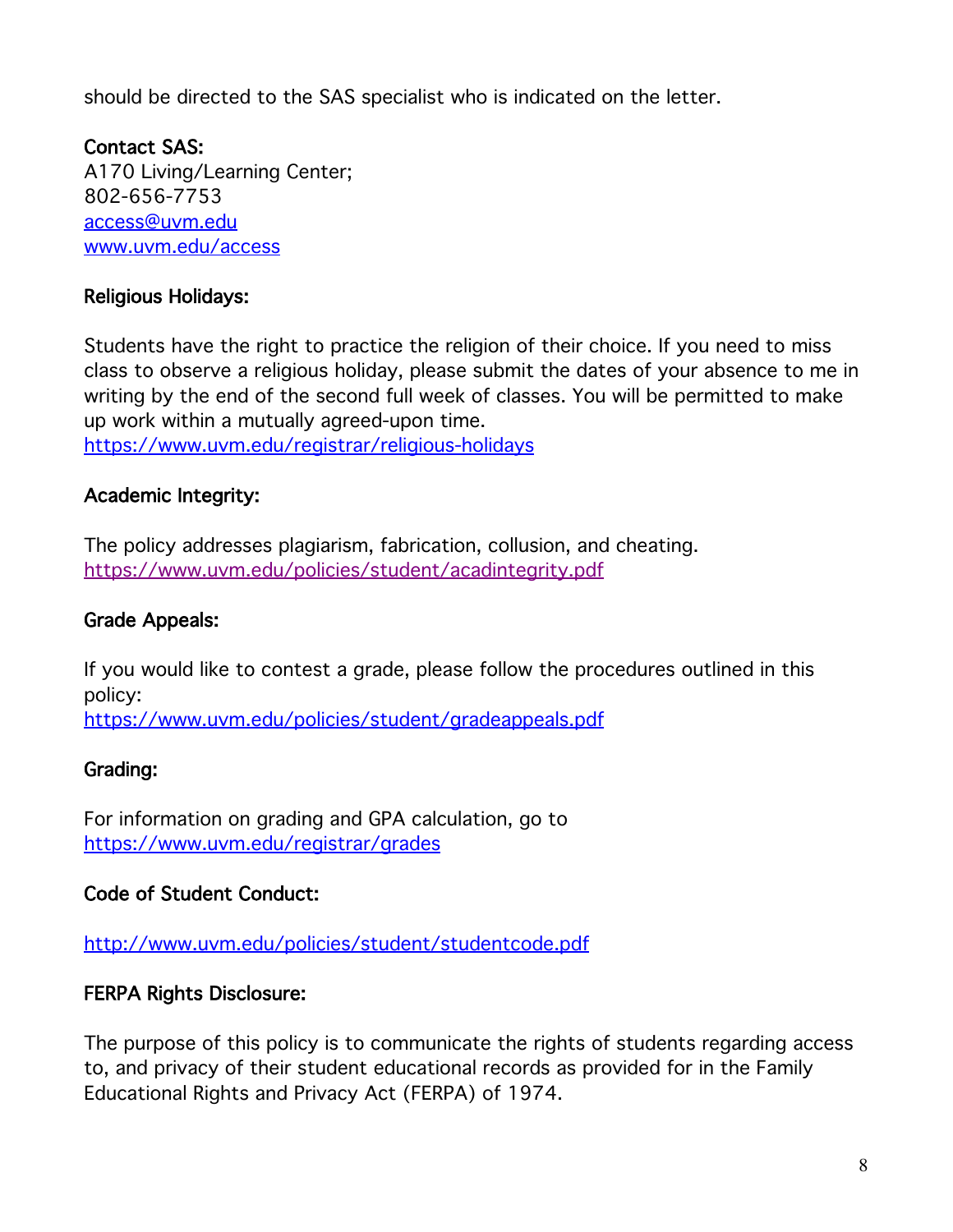http://catalogue.uvm.edu/undergraduate/academicinfo/ferparightsdisclosure/

## Promoting Health & Safety:

The University of Vermont's number one priority is to support a healthy and safe community:

## Center for Health and Wellbeing:

https://www.uvm.edu/health

# Counseling & Psychiatry Services (CAPS)

Phone: (802) 656-3340

C.A.R.E. If you are concerned about a UVM community member or are concerned about a specific event, we encourage you to contact the Dean of Students Office (802-656-3380). If you would like to remain anonymous, you can report your concerns online by visiting the Dean of Students website at https://www.uvm.edu/studentaffairs

## Final Exam Policy:

The University final exam policy outlines expectations during final exams and explains timing and process of examination period. https://www.uvm.edu/registrar/final-exams

## Alcohol and Cannabis Statement:

As a faculty member, I want you to get the most you can out of this course. You play a crucial role in your education and in your readiness to learn and fully engage with the course material. It is important to note that alcohol and cannabis have no place in an academic environment. They can seriously impair your ability to learn and retain information not only in the moment you may be using, but up to 48 hours or more afterwards. In addition, alcohol and cannabis can:

- Cause issues with attention, memory and concentration
- Negatively impact the quality of how information is processed and ultimately stored
- Affect sleep patterns, which interferes with long-term memory formation

It is my expectation that you will do everything you can to optimize your learning and to fully participate in this course

## Email Guidelines: